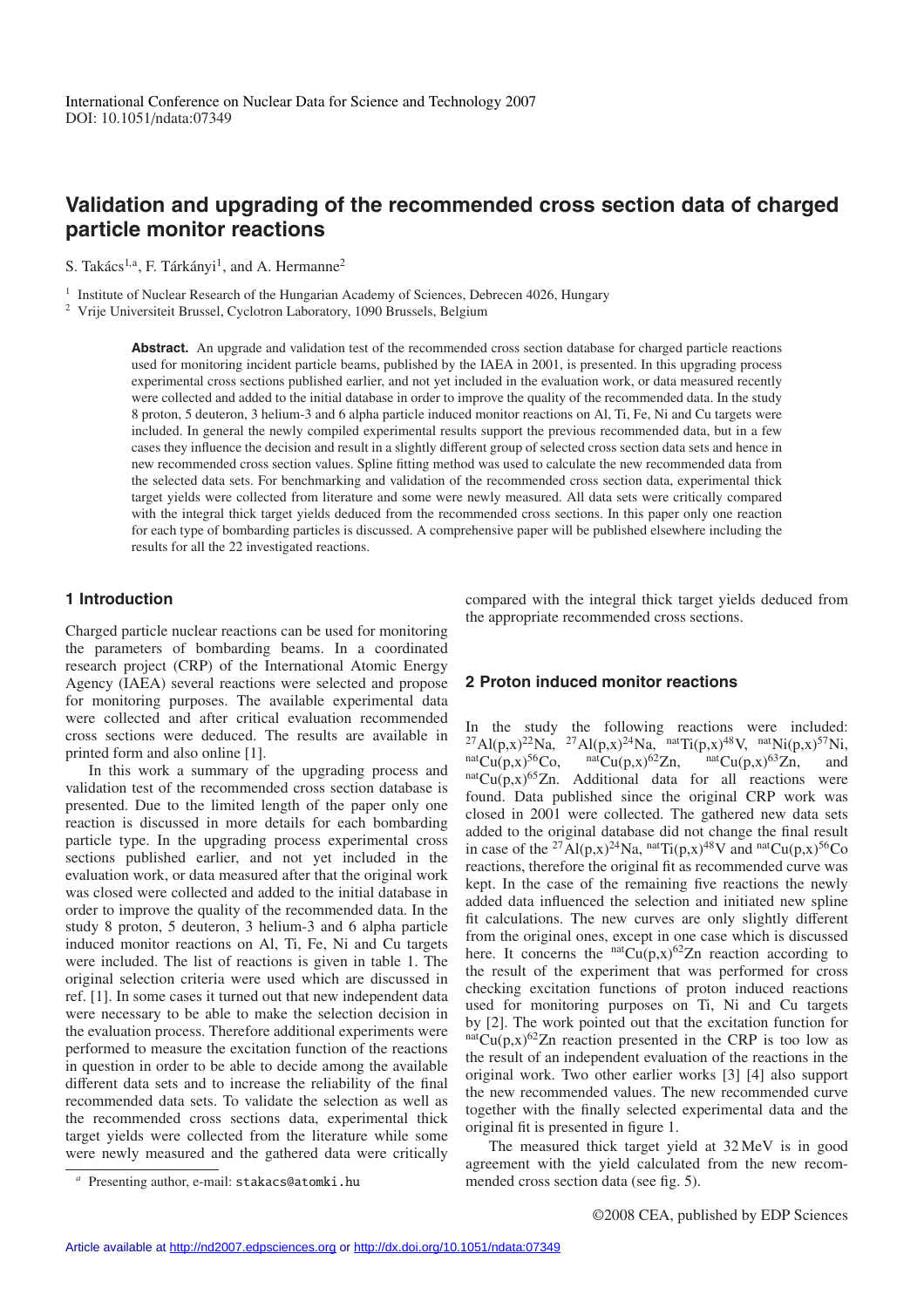**Table 1.** List of the investigated reactions, number of total/selected experimental data sets, number of newly added datasets, data quality and type of fit for recommended data.

| Reactions                                           | exp./ | No. of new            | Data       | Recommended               |
|-----------------------------------------------------|-------|-----------------------|------------|---------------------------|
|                                                     |       | selected. experiments | condition  | data                      |
| $^{27}$ Al(p,x) <sup>22</sup> Na                    | 14/9  | 8                     | good       | New Spline fit            |
| $^{27}$ Al(p,x) <sup>24</sup> Na                    | 16/11 | 7                     | scattered  | Spline fit                |
| $natTi(p,x)48V$                                     | 16/6  | 6                     | good       | New Spline fit            |
| $natNi(p,x)57Ni$                                    | 21/15 | 2                     | good       | Spline fit                |
| $natCu(p,x)56Co$                                    | 7/4   | 2                     | reasonable | Spline fit                |
| $^{nat}Cu(p,x)^{62}Zn$                              | 12/3  | 7                     | reasonable | New Spline fit            |
| $^{nat}Cu(p,x)^{63}Zn$                              | 24/9  | 3                     | good       | New Spline fit            |
| $natCu(p,x)65Zn$                                    | 30/9  | 5                     | good       | New Spline fit            |
| $^{27}$ Al(d,x) <sup>22</sup> Na                    | 5/3   | 1                     | good       | Spline Fit                |
| $^{27}$ Al(d,x) <sup>24</sup> Na                    | 16/13 | 1                     | good       | New Spline fit            |
| natTi(d.x) <sup>48</sup> V                          | 5/4   | $1 + 11$              | good       | New Spline fit            |
| $^{nat}Fe(d,x)^{56}Co$                              | 9/7   | 2                     | reasonable | New Spline fit            |
| $natNi(d,x)61Cu$                                    | 6/4   | 2                     | scattered  | New Spline fit            |
| $^{27}$ Al( <sup>3</sup> He,x) <sup>22</sup> Na     | 7/6   | 1                     | scattered  | Spline fit                |
| $^{27}$ Al( <sup>3</sup> He,x) <sup>24</sup> Na     | 5/5   | 1                     | scattered  | New Spline fit            |
| $natTi(^{3}He, x)^{48}V$                            | 4/4   | 1                     | scattered  | Spline fit                |
| <sup>27</sup> Al( $\alpha$ ,x) <sup>22</sup> Na     | 13/10 | 1                     | scattered  | Spline Fit                |
| <sup>27</sup> Al( $\alpha$ ,x) <sup>24</sup> Na     | 16/11 | $\Omega$              | scattered  | Pade fit                  |
| <sup>nat</sup> Ti $(\alpha, x)^{51}$ Cr             | 11/6  | 1                     | reasonable | Pade fit                  |
| $\arctan C\mathfrak{u}(\alpha, x)$ <sup>66</sup> Ga | 17/9  | $1+2$                 |            | reasonable New Spline fit |
| $\arctan^{\alpha}$ Cu $(\alpha, x)^{67}$ Ga         | 14/8  | $1 + 3$               |            | reasonable New Spline fit |
| $^{nat}Cu(\alpha, x)^{65}Zn$                        | 15/8  | $1 + 3$               |            | reasonable New Spline fit |

## **3 Deuteron induced monitor reactions**

The following reactions were proposed for deuteron beam monitoring:  ${}^{27}\text{Al}(d,x){}^{22}\text{Na}$ ,  ${}^{27}\text{Al}(d,x){}^{24}\text{Na}$ ,  ${}^{nat}\text{Ti}(d,x){}^{48}\text{V}$ , monitoring: <sup>27</sup>Al(d,x)<sup>22</sup>Na, <sup>27</sup>Al(d,x)<sup>24</sup>Na, <sup>nat</sup>Ti(d,x)<sup>48</sup>V, <sup>nat</sup>Fe(d,x)<sup>56</sup>Co and <sup>nat</sup>Ni(d,x)<sup>61</sup>Cu. The different available data sets in the original database for the <sup>27</sup>Al(d,x)<sup>22</sup>Na and  $^{27}$ Al(d,x)<sup>24</sup>Na reactions are in good agreement with each other, while for the other three reactions the data were somewhat more scattered. In case of the  $n \text{at} \text{Ti}(d,x)^{48}V$  reaction no recommended data were given below 10 MeV due to unreliable data in that low energy region. Since the CRP was closed new data were published for each investigated reaction. Generally the newly added data confirmed the earlier results and the newly calculated recommended cross section curves have no significant difference from the original ones. To resolve the problem in the low energy region of the  $n^{\text{nat}}$ Ti(d,x)<sup>48</sup>V reaction a new measurement was performed. In that experiment detailed cross sections were determined below 10 MeV [5]. Using this new data and considering only shape information of the low energy part of the excitation function measured in several other independent experiments, new recommended cross sections were calculated from threshold up to 50 MeV. The newly added data modified the evaluation process which resulted in a new group of consistent selected data sets and consequently a new recommended cross section curve. The new curve is different in shape from the earlier one around the maximum and is extended down to the threshold energy, see figure 2. For the <sup>27</sup>Al(d,x)<sup>22</sup>Na reaction the original recommended cross section curve was kept, while for the remaining 3 reactions new spline fits were calculated which are very close to the ones given in the original CRP.



Fig. 1. New recommended cross sections for the  $natCu(p,x)^{62}Zn$ reaction.



**Fig. 2.** New recommended excitation function for the  $natTi(d,x)$ <sup>48</sup>V reaction from threshold up to 50 MeV.



**Fig. 3.** Only one new data set was included in the database that does not influence the selection, therefore the original recommended cross sections were kept for the <sup>27</sup>Al(<sup>3</sup>He,x)<sup>22</sup>Na reaction.

The calculated integral thick target yield is in good agreement with the one measured at 22 MeV (see fig. 5).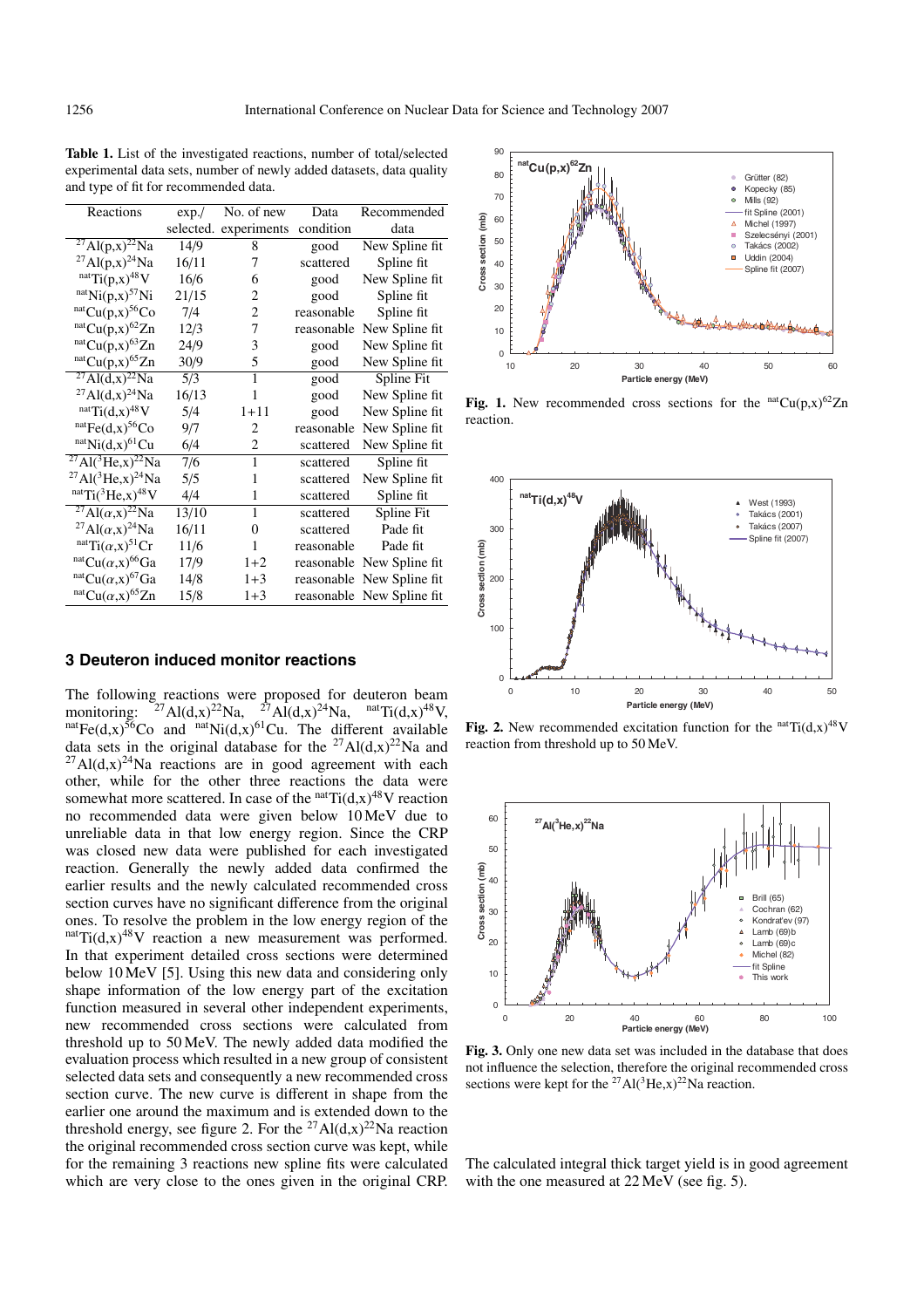

**Fig. 4.** New recommended excitation function for the  $<sup>nat</sup>Cu(\alpha, x)^{67}Ga$ </sup> reaction. As the new data indicate the cross section curve is wider.



**Fig. 5.** Thick target yields calculated from recommended cross sections and experimental thick target yield data measured separately are in good agreement. No experimental data was found for the  $^{27}$ Al(<sup>3</sup>He,x)<sup>22</sup>Na reaction.

## **4 Helium-3 induced monitor reactions**

The following three reactions were proposed in the CRP for monitoring the parameters of helium-3 particle beams:  $^{27}$ Al(<sup>3</sup>He,x)<sup>22</sup>Na,  $^{27}$ Al(<sup>3</sup>He,x)<sup>24</sup>Na and <sup>nat</sup>Ti(<sup>3</sup>He,x)<sup>48</sup>V. Relatively few data are available for these reactions and the data are rather scattered, therefore new measurements would be necessary to provide more reliable data for each reactions. To help the selection among the available data sets we have performed new experiment on Al and Ti targets stacked together and irradiated at 28 MeV. The results of this independent experiment confirmed the recommended data given in the CRP earlier, therefore no new recommended data were calculated. In general the quality of the available data sets for these three investigated reactions needs further improvements in order to be able to give more reliable recommended data for these monitor reactions.

This is specially the case in the high energy region where only two data sets for aluminum targets and only one data set for titanium targets exist. The newly added data did not modify the selection among the available data, and hence the original fits were kept as recommended data, except in the case of <sup>27</sup>Al(<sup>3</sup>He,x)<sup>24</sup>Na where the original Padé fit was replaced by a new spline fit which is in better agreement with the selected experimental data.

#### **5 Alpha particle induced monitor reactions**

The following six reactions were proposed for monitoring<br>alpha particle beams:  $^{27}Al(\alpha,x)^{22}Na$ ,  $^{27}Al(\alpha,x)^{24}Na$ , alpha particle beams:  ${}^{27}Al(\alpha,x)^{22}Na$ ,  ${}^{27}Al(\alpha,x)^{24}Na$ , natTi $(\alpha,x)^{51}Cr$ , natCu $(\alpha,x)^{66}Ga$ , natCu $(\alpha,x)^{67}Ga$  and natCu $(\alpha,x)^{65}Zn$ . New experiments were performed on Ti and Cu targets stacked together and the natTi $(\alpha, x)^{51}$ Cr, natCu $(\alpha, x)^{66}$ Ga, natCu( $(\alpha, x)^{67}$ Ga and natCu( $\alpha, x)^{65}$ Zn reactions were cross checked. Additional data were found which were measured on copper and used as monitor reactions in other independents experiments [6–8], therefore only the shape information of the excitation functions was used in the evaluation process. In the light of these new results the recommended cross sections for  $\arctan(\text{Tr}(\alpha, x))^5$ <sup>1</sup>Cr,  $\arctan(\text{Tr}(\alpha, x))^6$ <sup>6</sup>Ga and  $\arctan(\text{Tr}(\alpha, x))^6$ Zn reactions were confirmed while in the case of the  $<sup>nat</sup>Cu(\alpha, x)<sup>67</sup>Ga$  reaction a new spline</sup> fit was calculated and given as new recommended cross sections. The new curve has a wider shape, otherwise the amplitude of the excitation function remained the same. The newly added data and the newly calculated recommended cross section curve are reproduced in figure 4. together with the original ones and the final selected data sets for the  $n^{\text{nat}}Cu(\alpha, x)^{67}$ Ga reaction.

In the case of aluminum targets the available data require further improvement. For the reaction <sup>27</sup>Al( $\alpha$ ,x)<sup>22</sup>Na only one additional data set was found which needed to be normalized since the published data were two orders of magnitude higher than the others. The available data for this reaction are scattered. In the case of <sup>27</sup>Al( $\alpha$ ,x)<sup>24</sup>Na reaction no additional data was found. On the other hand the available data sets are more consistent than for the <sup>27</sup>Al( $\alpha$ ,x)<sup>22</sup>Na reaction.

#### **6 Validation of the monitor reactions**

To validate the recommended cross sections thick target yields were calculated from the recommended cross sections for each reaction and were compared with experimental thick target yields collected from literature. Also in this work thick Al, Ti, Fe, Ni and Cu targets were irradiated with proton, deuteron and alpha particle beams and we measured the produced activity. The measured production yields were corrected to have physical yields for each investigated reaction and compared with those calculated from the recommended cross sections. Figure 5 shows the results for the  $<sup>nat</sup>Cu(p,x)<sup>62</sup>Zn$ ,  $<sup>nat</sup>Ti(d,x)<sup>48</sup>V$ </sup></sup> and nat $Cu(\alpha, x)^{67}Ga$  reactions. In the case of <sup>3</sup>He particles induced reactions no integral data were found in the literature, therefore only the calculated thick target yield is shown in the figure. The experimental values are in good agreement with the calculated ones indicating the quality of the recommended cross section.